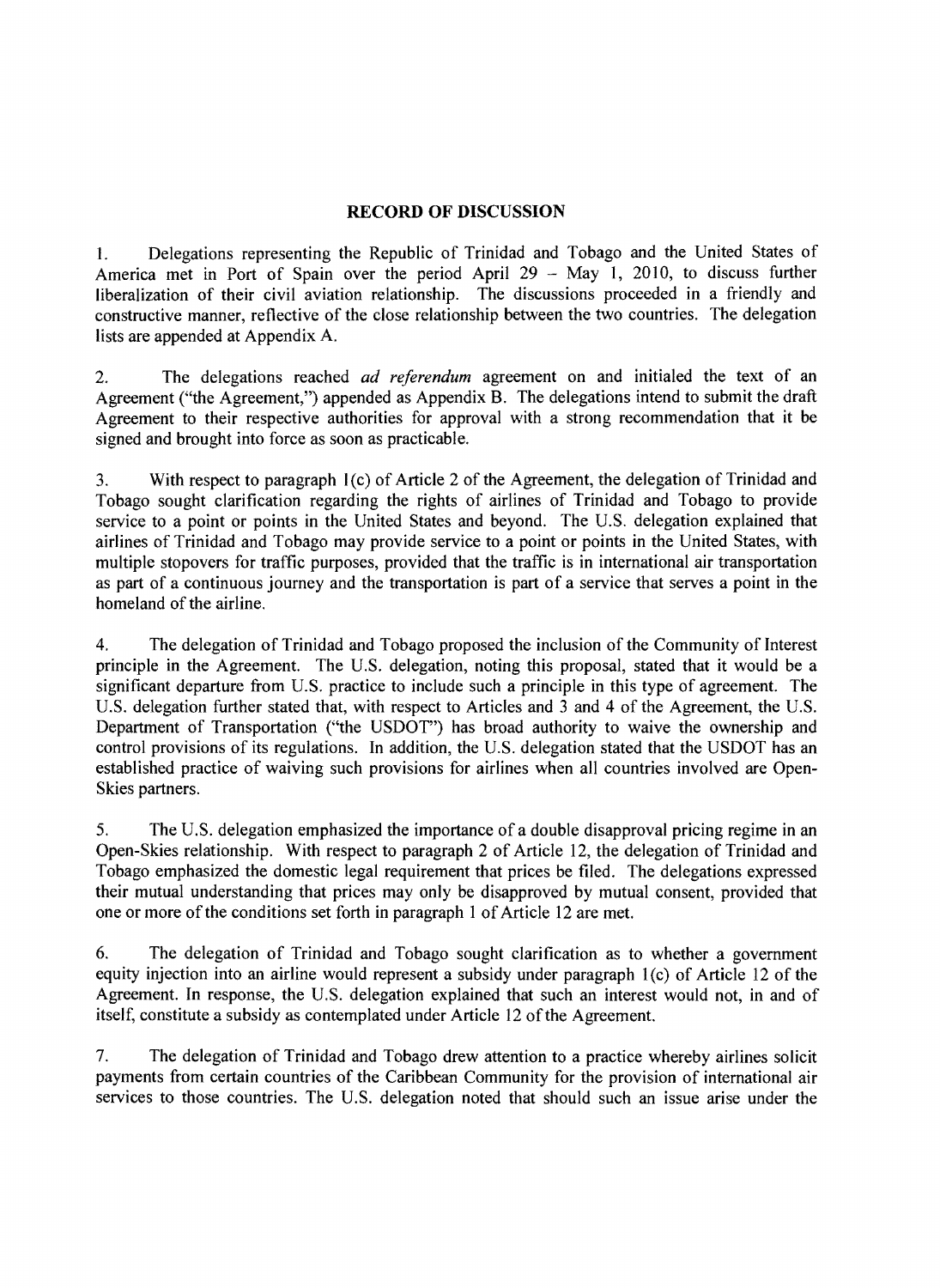Agreement, the authorities of either side may avail themselves of the consultation mechanisms provided for **in** the Agreement.

**For the delegation** of the **Republic** of Trinidad **and Tobago** 

His Honour Cecil O. Berhard

Port-of-Spain May 1, 2010

**For the delegation of the United States** 

of America  $\left(\bigcup_{\sigma} \mathcal{L} \right)$ 

**Krishna R. Urs**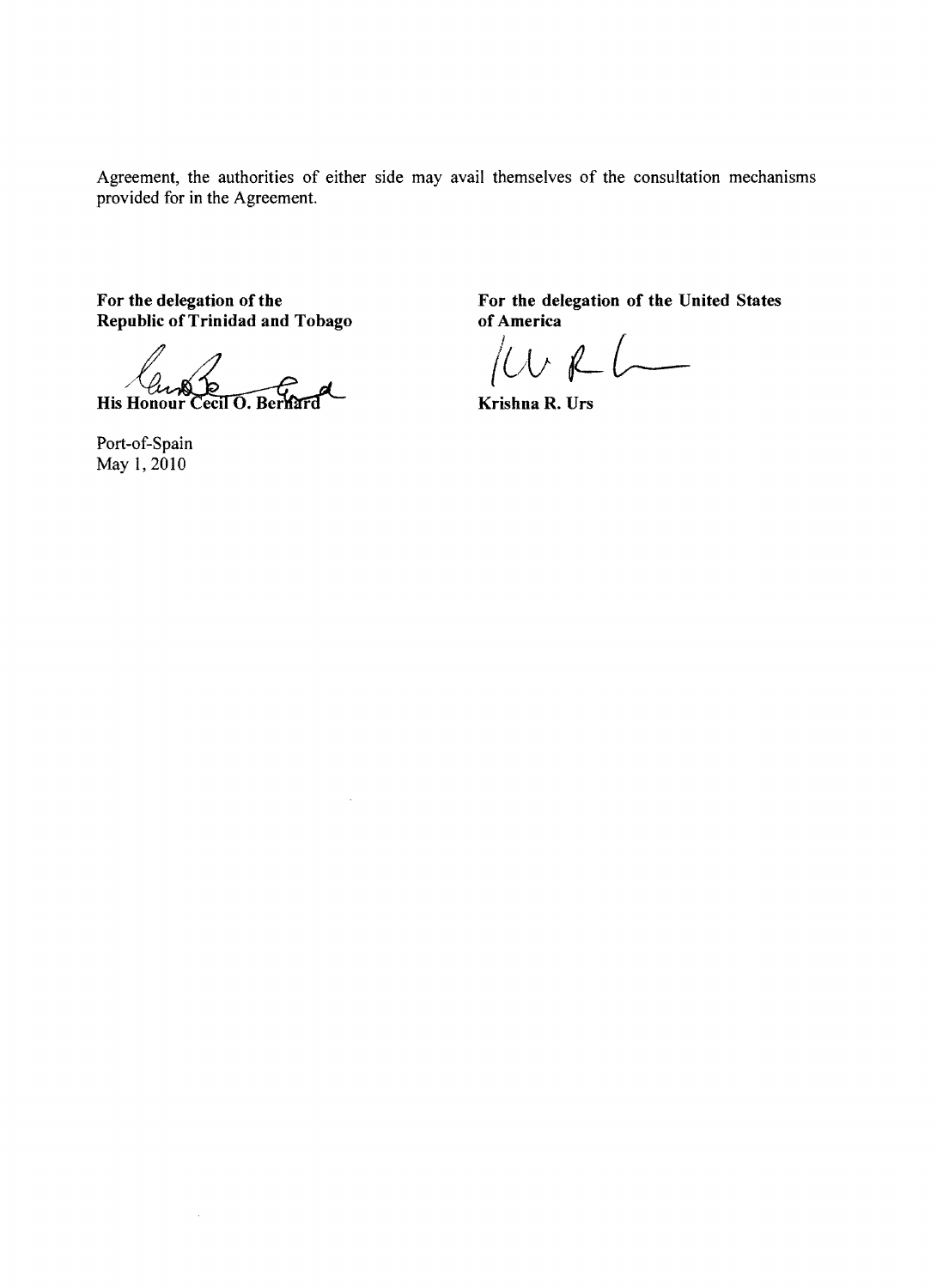# APPENDIX A

# **DELEGATION OF THE REPUBLIC OF TRINIDAD AND TOBAGO**

| Mr. Cecil Bernard                  | Head of Delegation<br>President, Industrial Court<br>Chairman<br>Standing Negotiating Committee on Air<br>Services Agreements                |
|------------------------------------|----------------------------------------------------------------------------------------------------------------------------------------------|
| Ms. Sonia Francis Yearwood         | Chief Planning Officer (Ag.)<br>Secretary<br>Standing Negotiating Committee on Air<br>Services Agreements<br>Ministry of Works and Transport |
| Ms. Eleanor J. Donaldson-Honeywell | Solicitor General<br>Ministry of the Attorney General                                                                                        |
| Mr. Ramesh Lutchmedial             | Director General<br>Civil Aviation Authority<br>Ministry of Works and Transport                                                              |
| Mr. Rohan Garib                    | <b>CANAS</b> Coordinator<br><b>Civil Aviation Authority</b><br>Ministry of Works and Transport                                               |
| Ms. Lisa Mary Barrow               | Project Analyst                                                                                                                              |
| Mr. Samuel Henry                   | Ministry of Works and Transport<br><b>Transportation Co-ordinator</b><br>Tobago House of Assembly                                            |
| Ms. Marise Warner                  | Legal Affairs Officer<br>Ministry of Foreign Affairs                                                                                         |
| Ms. Wendy Kerry                    | <b>Executive Manager Corporate Services</b><br>Caribbean Airlines Limited                                                                    |
| Ms. Aylette Wright-Paul            | Government and Industry Affairs Officer<br>Caribbean Airlines Limited                                                                        |
| Ms. Jennifer A. Hudson-Phillips    | Attorney-at-Law                                                                                                                              |

 $\mu$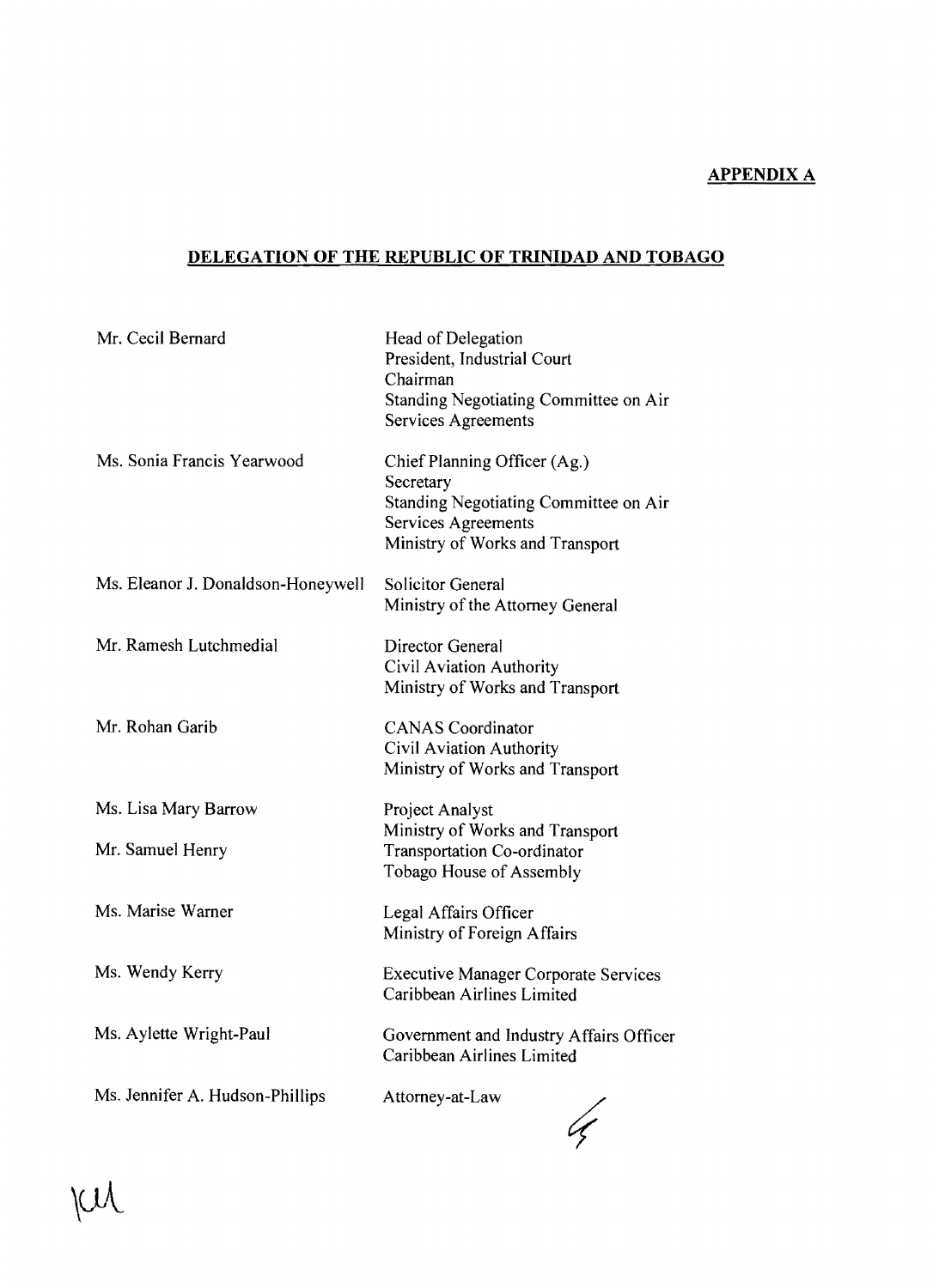# **DELEGATION OF THE UNITED STATES OF AMERICA**

 $\sim$   $\sim$ 

| Mr. Krishna Urs       | Head of Delegation<br>Director, Office of Aviation Negotiations                      |
|-----------------------|--------------------------------------------------------------------------------------|
|                       | Bureau of Economic, Energy and Business Affairs<br>United States Department of State |
| Ms. Viki Limaye-Davis | United States Department of State                                                    |
| Ms. Elizabeth Kiingi  | United States Department of State                                                    |
| Mr. Eric Johnson      | United States Embassy Port of Spain<br>United States Department of State             |
|                       |                                                                                      |
| Mr. Brian Hedberg     | United States Department of Transportation                                           |
| Mr. Lawrence Myers    | United States Department of Transportation                                           |
|                       |                                                                                      |
|                       |                                                                                      |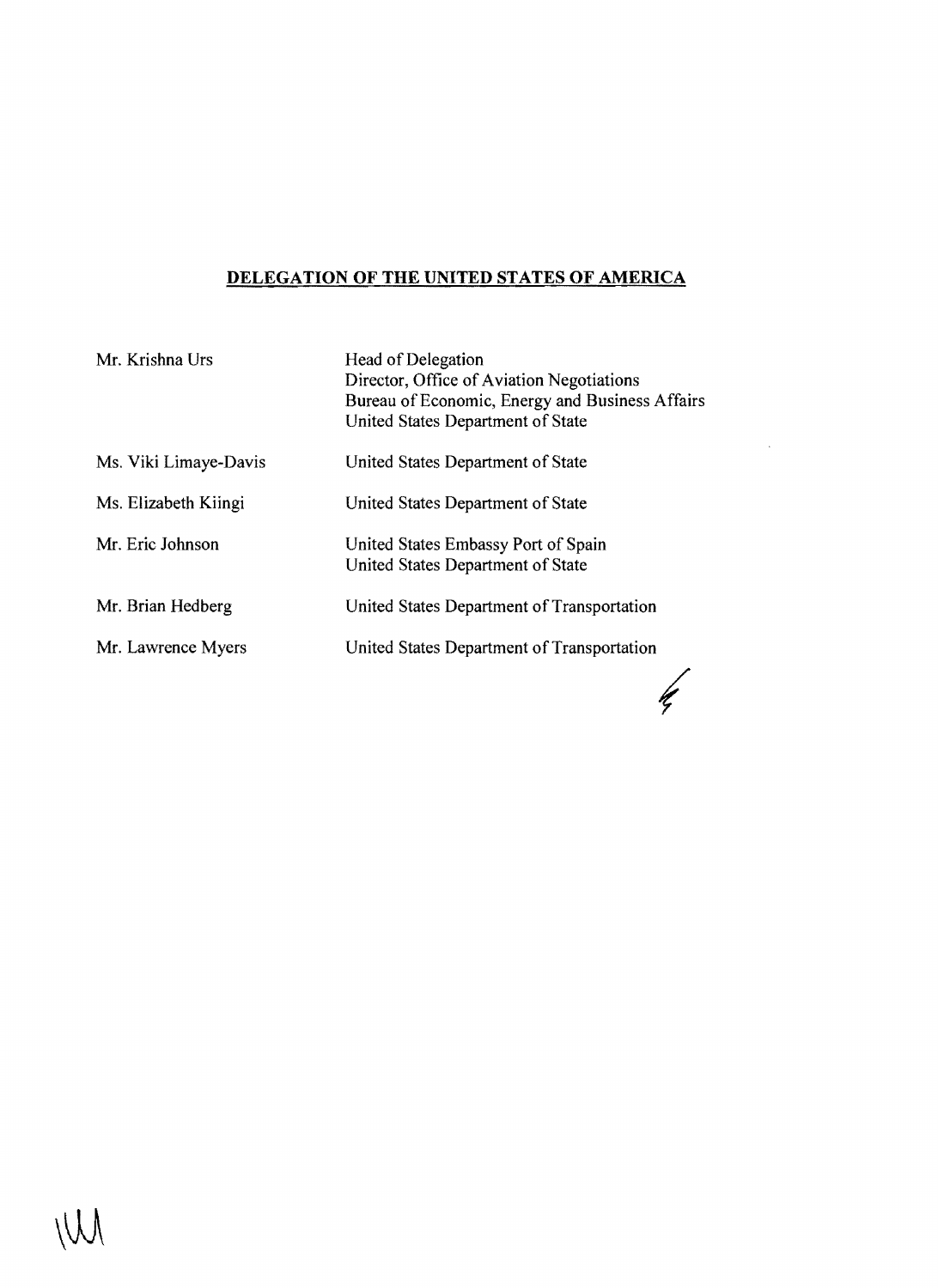**APPENDIX B** 

## AIR TRANSPORT AGREEMENT

## BETWEEN

# THE GOVERNMENT OF

## THE UNITED STATES OF AMERICA

## AND

# THE GOVERNMENT OF

# THE REPUBLIC OF TRINIDAD AND TOBAGO

The Government of the United States of America and the Government of the Republic of Trinidad and Tobago (hereinafter, "the Parties");

Desiring to promote an international aviation system based on fair competition among airlines in the marketplace with minimum government interference and regulation;

Desiring to make it possible for airlines to offer the travelling and shipping public a variety of service options, and wishing to encourage individual airlines to develop and implement innovative and competitive prices;

Desiring to facilitate the expansion of international air transport opportunities and recognizing the particular issues related to international aviation in the Caribbean Community;

Desiring to ensure the highest degree of safety and security in international air transport and reaffirming their grave concern about acts or threats against the security of aircraft, which jeopardize the safety of persons or property, adversely affect the operation of air transportation, and undermine public confidence in the safety of civil aviation; and

Being Parties to the Convention on International Civil Aviation, opened for signature at Chicago on December 7, 1944;

Have agreed as follows: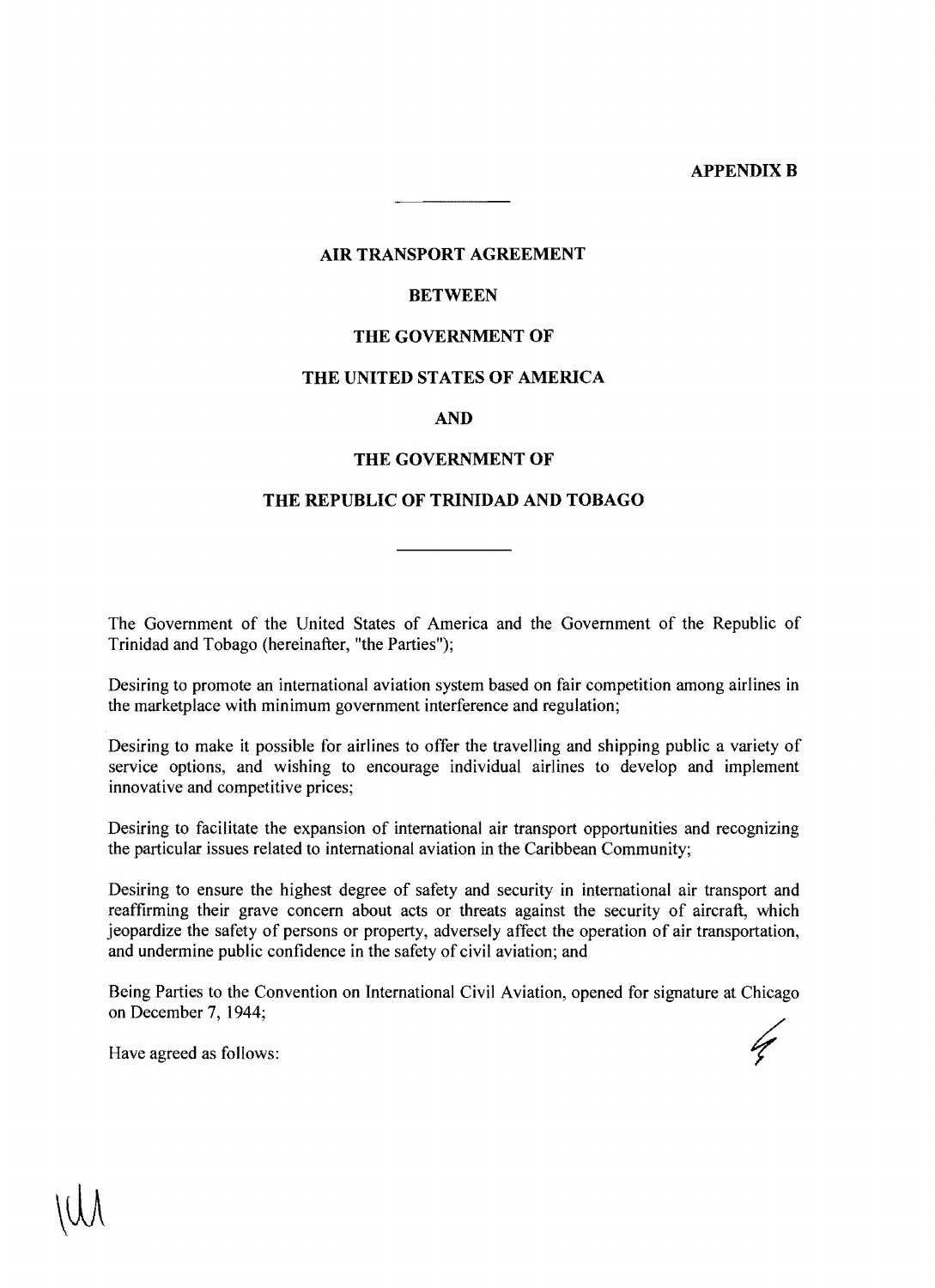#### **Definitions**

For the purposes of this Agreement, unless otherwise stated, the term:

1. "Aeronautical authorities" means, in the case of the United States, the Department of Transportation and in the case of the Republic of Trinidad and Tobago, the Minister responsible for Civil Aviation, and any person or agency authorized to perform functions exercised by the Department of Transportation or said Minister;

2. "Agreement" means this Agreement and any amendments thereto;

3. "Air transportation" means the public carriage by aircraft of passengers, baggage, cargo, and mail, separately or in combination, scheduled or charter, for remuneration or hire;

4. "Airline of a Party" means an airline that is licensed by and has its principal place of business in the territory of that Party;

5. "Convention" means the Convention on International Civil Aviation, opened for signature at Chicago on December 7, 1944, and includes:

(a) any amendment that has entered into force under Article 94(a) of the Convention and has been ratified by both Parties, and

(b) any Annex or any amendment thereto adopted under Article 90 of the Convention, insofar as such Annex or amendment is at any given time effective for both Parties;

6. "Full cost" means the cost of providing service plus a reasonable charge for administrative overhead;

7. "International air transportation" means air transportation that passes through the airspace over the territory of more than one State;

8. "Price" means any fare, rate, or charge for the carriage of passengers, baggage, or cargo (excluding mail) in air transportation, including surface transportation in connection with international air transportation, charged by airlines, including their agents, and the conditions governing the availability of such fare, rate, or charge;

9. "Stop for non-traffic purposes" means a landing for any purpose other than taking on or discharging passengers, baggage, cargo, or mail in air transportation;

10. "Territory" means the land areas, internal waters, archipelagic waters, and territorial sea under the sovereignty of a Party; and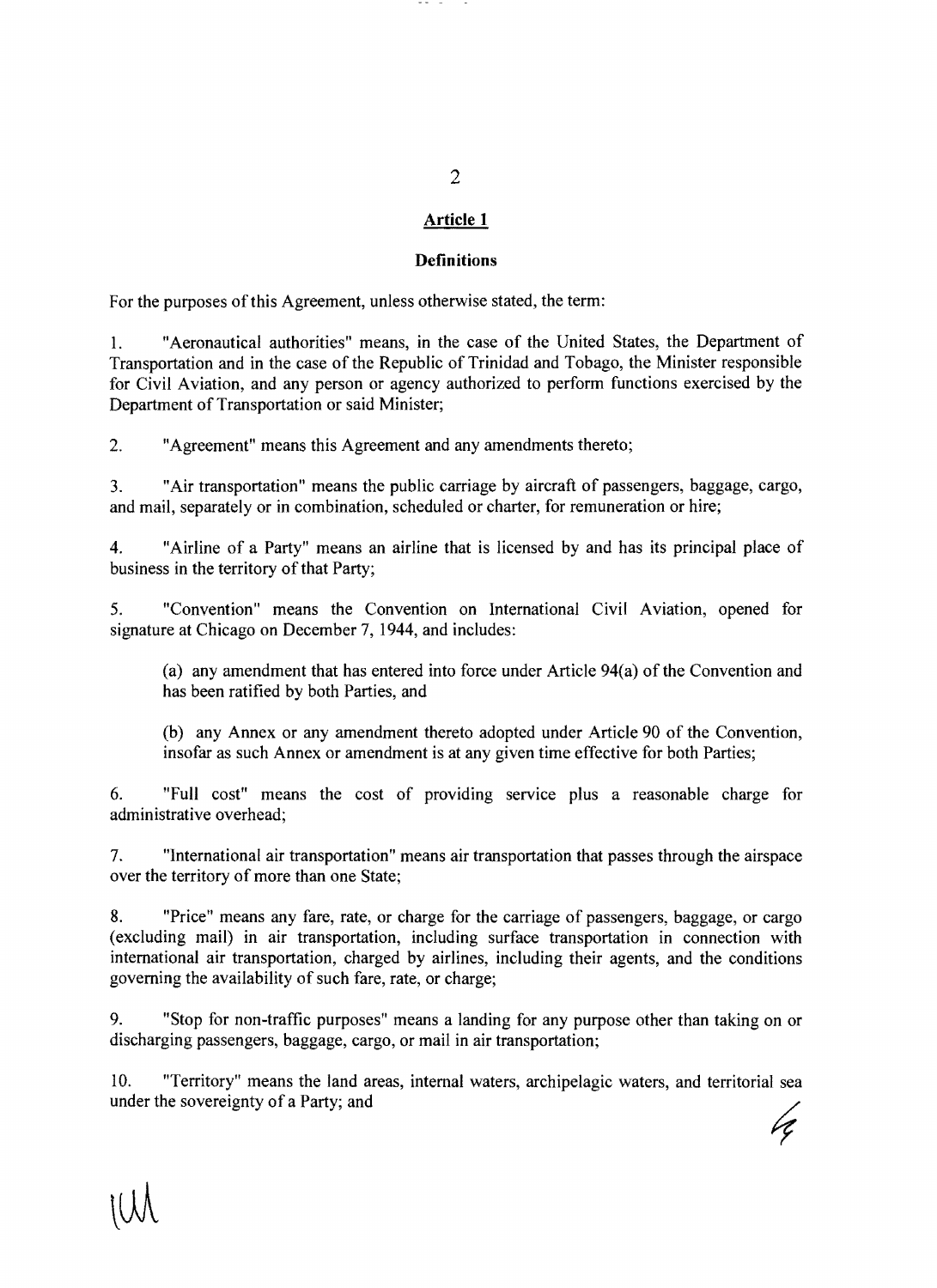11. "User charge" means a charge imposed on airlines for the provision of airport, airport environmental, air navigation, or aviation security facilities or services including related services and facilities.

#### Article 2

#### Grant of Rights

1. Each Party grants to the other Party the following rights for the conduct of international air transportation by the airlines of the other Party:

- (a) the right to fly across its territory without landing;
- (b) the right to make stops in its territory for non-traffic purposes;

(c) the right to perform international air transportation between points on the following routes:

- (i) for airlines of the United States, from points behind the United States via the United States and intermediate points to any point or points in Trinidad and Tobago and beyond; and for all-cargo service, between Trinidad and Tobago and any point or points;
- (ii) for airlines of the Republic of Trinidad and Tobago, from points behind Trinidad and Tobago via Trinidad and Tobago and intermediate points to any point or points in the United States and beyond; and for all-cargo service, between the United States and any point or points; and
- (d) the rights otherwise specified in this Agreement.
- 2. Each airline of a Party may, on any or all flights and at its option:
	- (a) operate flights in either or both directions;
	- (b) combine different flight numbers within one aircraft operation;
	- (c) serve behind, intermediate, and beyond points and points in the territories of the Parties in any combination and in any order;
	- (d) omit stops at any point or points;
	- (e) transfer traffic from any of its aircraft to any of its other aircraft at any point;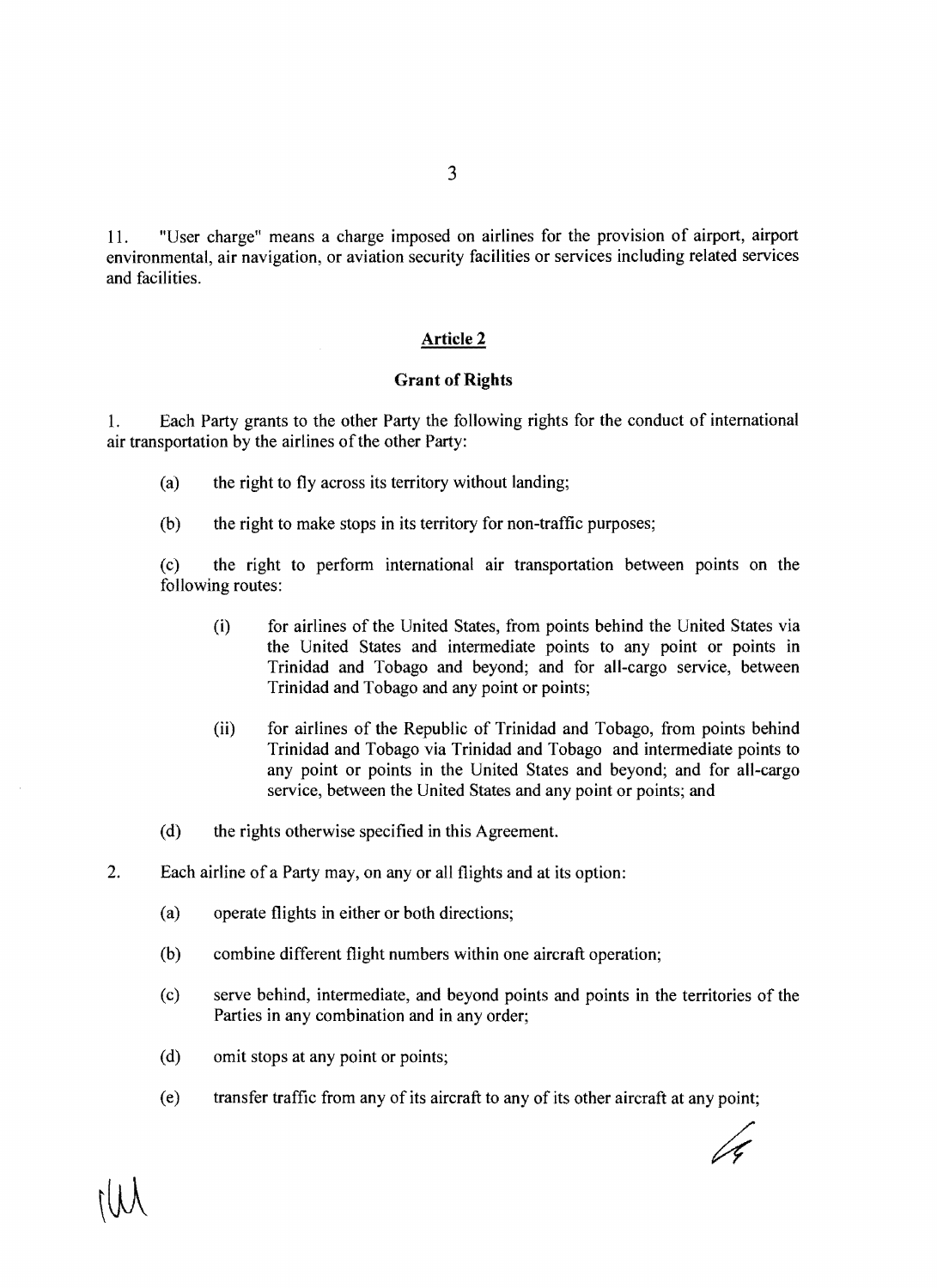- (f) serve points behind any point in its territory with or without change of aircraft or flight number and hold out and advertise such services to the public as through services;
- (g) make stopovers at any points whether within or outside the territory of either Party;
- (h) carry transit traffic through the other Party's territory; and
- (i) combine traffic on the same aircraft regardless of where such traffic originates;

without directional or geographic limitation and without loss of any right to carry traffic otherwise permissible under this Agreement, provided that, with the exception of allcargo services, the transportation is part of a service that serves a point in the homeland of the airline.

3. On any segment or segments of the routes above, any airline of a Party may perform international air transportation without any limitation as to change, at any point on the route, in type or number of aircraft operated, provided that, with the exception of all-cargo services, in the outbound direction, the transportation beyond such point is a continuation of the transportation from the homeland of the airline and, in the inbound direction, the transportation to the homeland of the airline is a continuation of the transportation from beyond such point.

4. Nothing in this Article shall be deemed to confer on the airline or airlines of one Party the rights to take on board, in the territory of the other Party, passengers, baggage, cargo, or mail carried for compensation and destined for another point in the territory of that other Party.

5. Any airline of a Party performing charter international air transportation originating in the territory of either Party, whether on a one-way or round-trip basis, shall have the option of complying with the charter laws, regulations, and rules either of its homeland or of the other Party. If a Party applies different rules, regulations, terms, conditions, or limitations to one or more of its airlines, or to airlines of different countries, each airline of the other Party shall be subject to the least restrictive of such criteria. Nothing in this paragraph shall limit the rights of a Party to require airlines of both Parties to adhere to requirements relating to the protection of passenger funds and passenger cancellation and refund rights. Except with respect to the consumer protection rules referred to in this paragraph, neither Party shall require an airline of the other Party, in respect of the carriage of traffic from the territory of that other Party or of a third country on a one-way or round-trip basis, to submit more than a notice that it is complying with the applicable laws, regulations, and rules referred to in this paragraph or of a waiver of these laws, regulations, or rules granted by the applicable aeronautical authorities.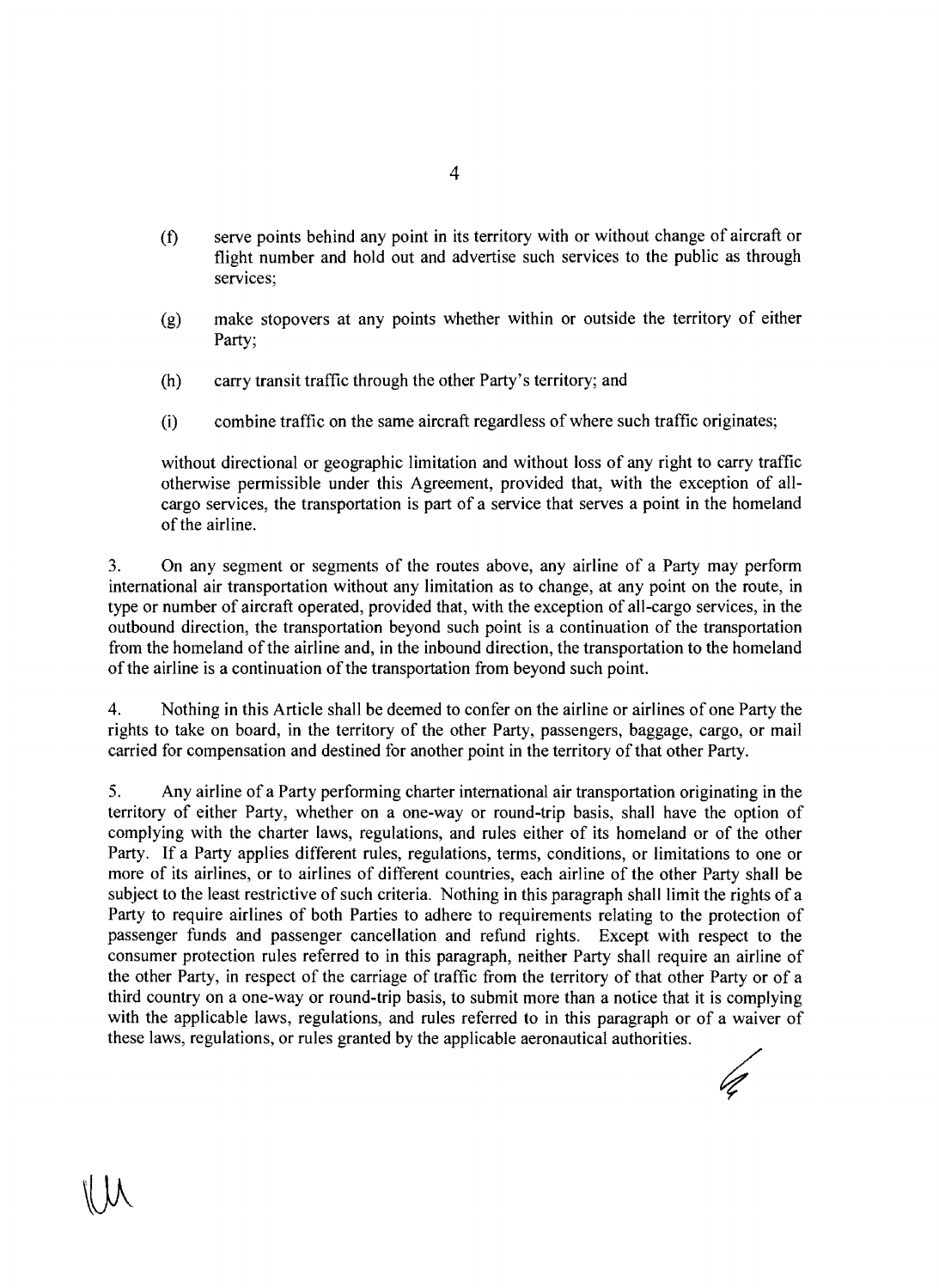#### **Authorization**

Each Party, on receipt of applications from an airline of the other Party, in the form and manner prescribed for operating authorizations and technical permissions, shall grant appropriate authorizations and permissions with minimum procedural delay, provided:

(a) substantial ownership and effective control of that airline are vested in the other Party, nationals of that Party, or both;

(b) the airline is qualified to meet the conditions prescribed under the laws and regulations normally applied to the operation of international air transportation by the Party considering the application or applications; and

(c) the other Party is maintaining and administering the provisions set forth in Article 6 (Safety) and Article 7 (Aviation Security).

## **Article 4**

#### **Revocation of Authorization**

I. Either Party may revoke, suspend, limit, or impose conditions on the operating authorizations or technical permissions of an airline where:

(a) that airline is not an airline of the other Party under Article  $1(4)$ ;

(b) substantial ownership and effective control of that airline are not vested in the other Party, the other Party's nationals, or both; or

(c) that airline has failed to comply with the laws and regulations referred to in Article 5 (Application of Laws) of this Agreement.

2. Unless immediate action is essential to prevent further noncompliance with subparagraph l(c) of this Article, the rights established by this Article shall be exercised only after consultation with the other Party.

3. This Article does not limit the rights of either Party to withhold, revoke, suspend, limit, or impose conditions on the operating authorization or technical permission of an airline or airlines of the other Party in accordance with the provisions of Article 6 (Safety) or Article 7 (Aviation Security).

1 G

5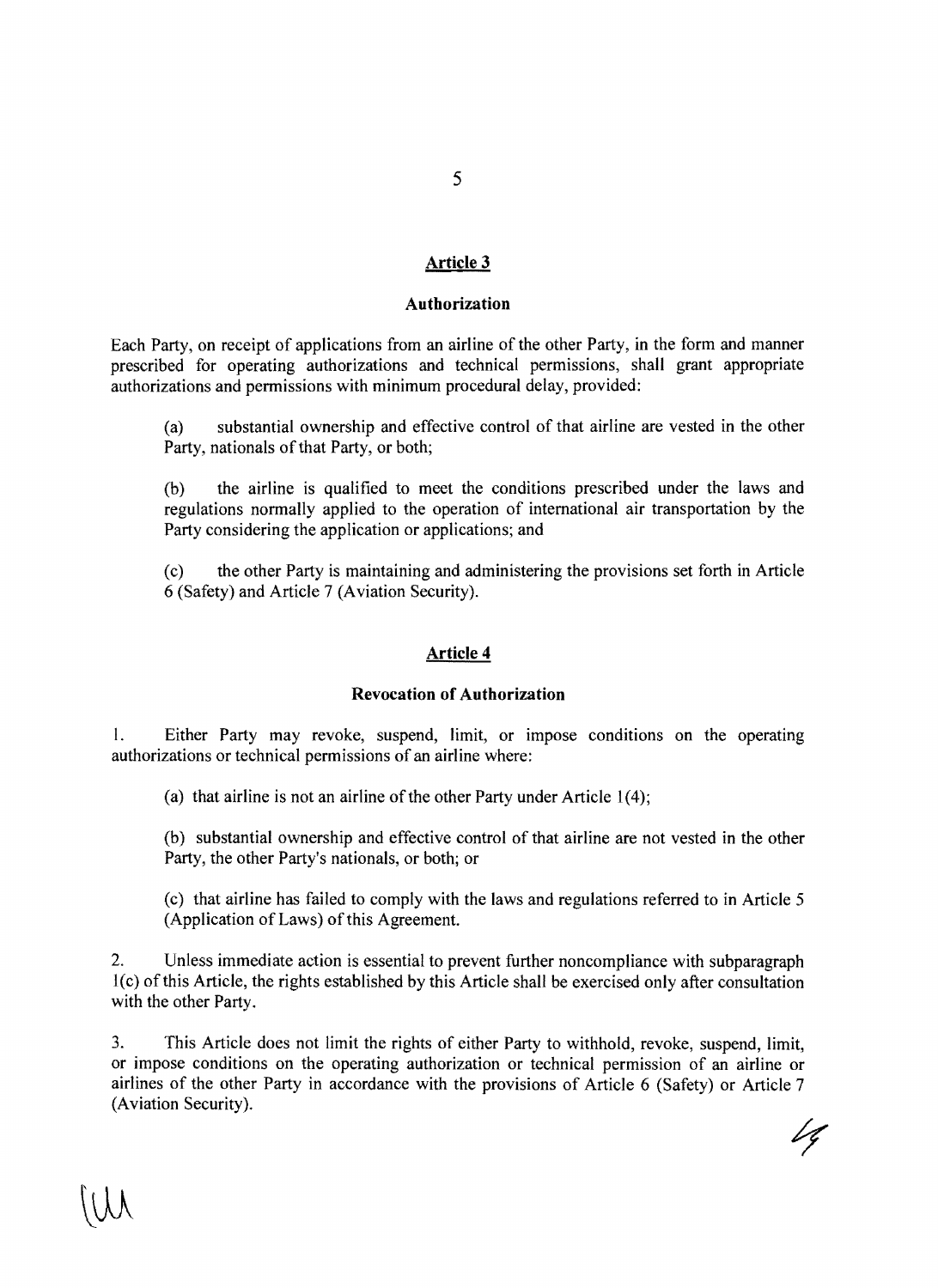#### **Application of Laws**

1. The laws and regulations of a Party relating to the admission to or departure from its territory of aircraft engaged in international air navigation, or to the operation and navigation of such aircraft while within its territory, shall be complied with by such aircraft upon entering, when departing from, or while within the territory of the first Party.

2. While entering, within, or leaving the territory of one Party, its laws and regulations relating to the admission to or departure from its territory of passengers, crew or cargo on aircraft (including regulations relating to entry, clearance, aviation security, immigration, passports, customs and quarantine or, in the case of mail, postal regulations) shall be complied with by, or on behalf of, such passengers, crew or cargo ofthe other Party's airlines.

#### **Article 6**

### **Safety**

1. Each Party shall recognize as valid, for the purpose of operating the air transportation provided for in this Agreement, certificates of airworthiness, certificates of competency, and licenses issued or validated by the other Party and still in force, provided that the requirements for such certificates or licenses at least equal the minimum standards that may be established pursuant to the Convention. Each Party may, however, refuse to recognize as valid for the purpose of flight above its own territory, certificates of competency and licenses granted to or validated for its own nationals by the other Party.

2. Either Party may request consultations concerning the safety standards maintained by the other Party relating to aeronautical facilities, aircrews, aircraft, and operation of airlines of that other Party. If, following such consultations, one Party finds that the other Party does not effectively maintain and administer safety standards and requirements in these areas that at least equal the minimum standards that may be established pursuant to the Convention, the other Party shall be notified of such findings and the steps considered necessary to conform with these minimum standards, and the other Party shall take appropriate corrective action. Each Party reserves the right to withhold, revoke, suspend, limit, or impose conditions on the operating authorization or technical permission of an airline or airlines of the other Party in the event the other Party does not take such appropriate corrective action within a reasonable time and to take immediate action, prior to consultations, as to such airline or airlines if the other Party is not maintaining and administering the aforementioned standards and immediate action is essential to prevent further noncompliance.  $\mathscr{U}_{\zeta}$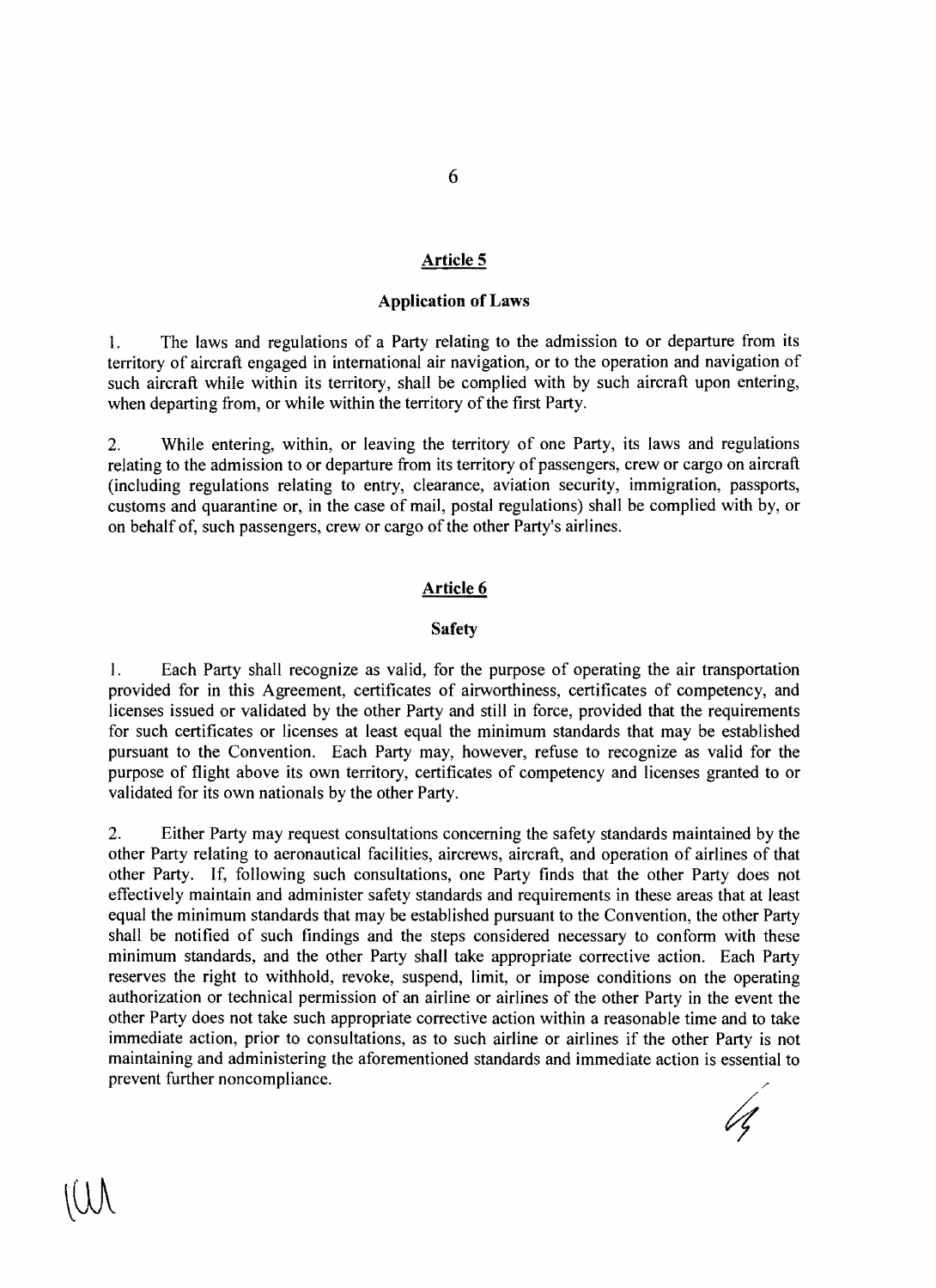7

#### **Aviation Security**

1. The Parties affirm that their obligation to each other to protect the security of civil aviation against acts of unlawful interference forms an integral part of this Agreement. Without limiting the generality of their rights and obligations under international law, the Parties shall in particular act in conformity with the provisions of the Convention on Offenses and Certain Other Acts Committed on Board Aircraft, done at Tokyo September 14, 1963, the Convention for the Suppression of Unlawful Seizure of Aircraft, done at The Hague December 16, 1970, the Convention for the Suppression of Unlawful Acts against the Safety of Civil Aviation, done at Montreal September 23, 1971, and the Protocol for the Suppression of Unlawful Acts of Violence at Airports Serving International Civil Aviation, Supplementary to the Convention for the Suppression of Unlawful Acts against the Safety of Civil Aviation, done at Montreal February 24, 1988.

2. The Parties shall provide upon request all necessary assistance to each other to prevent acts of unlawful seizure of civil aircraft and other unlawful acts against the safety of such aircraft, of their passengers and crew, and of airports and air navigation facilities, and to address any other threat to the security of civil air navigation.

3. The Parties shall, in their mutual relations, act in conformity with the aviation security standards and appropriate recommended practices established by the International Civil Aviation Organization and designated as Annexes to the Convention; they shall require that operators of aircraft of their registry, operators of aircraft that have their principal place of business or permanent residence in their territory, and the operators of airports in their territory act in conformity with such aviation security provisions.

4. Each Party agrees to observe the security provisions required by the other Party for entry into, for departure from, and while within the territory of that other Party and to take adequate measures to protect aircraft and to inspect passengers, crew, and their baggage and carry-on items, as well as cargo and aircraft stores, prior to and during boarding or loading. Each Party shall also give positive consideration to any request from the other Party for special security measures to meet a particular threat.

5. When an incident or threat of an incident of unlawful seizure of aircraft or other unlawful acts against the safety of passengers, crew, aircraft, airports or air navigation facilities occurs, the Parties shall assist each other by facilitating communications and other appropriate measures intended to terminate rapidly and safely such incident or threat.

6. When a Party has reasonable grounds to believe that the other Party has departed from the aviation security provisions of this Article, the aeronautical authorities of that Party may request immediate consultations with the aeronautical authorities of the other Party. Failure to reach a satisfactory agreement within 15 days from the date of such request shall constitute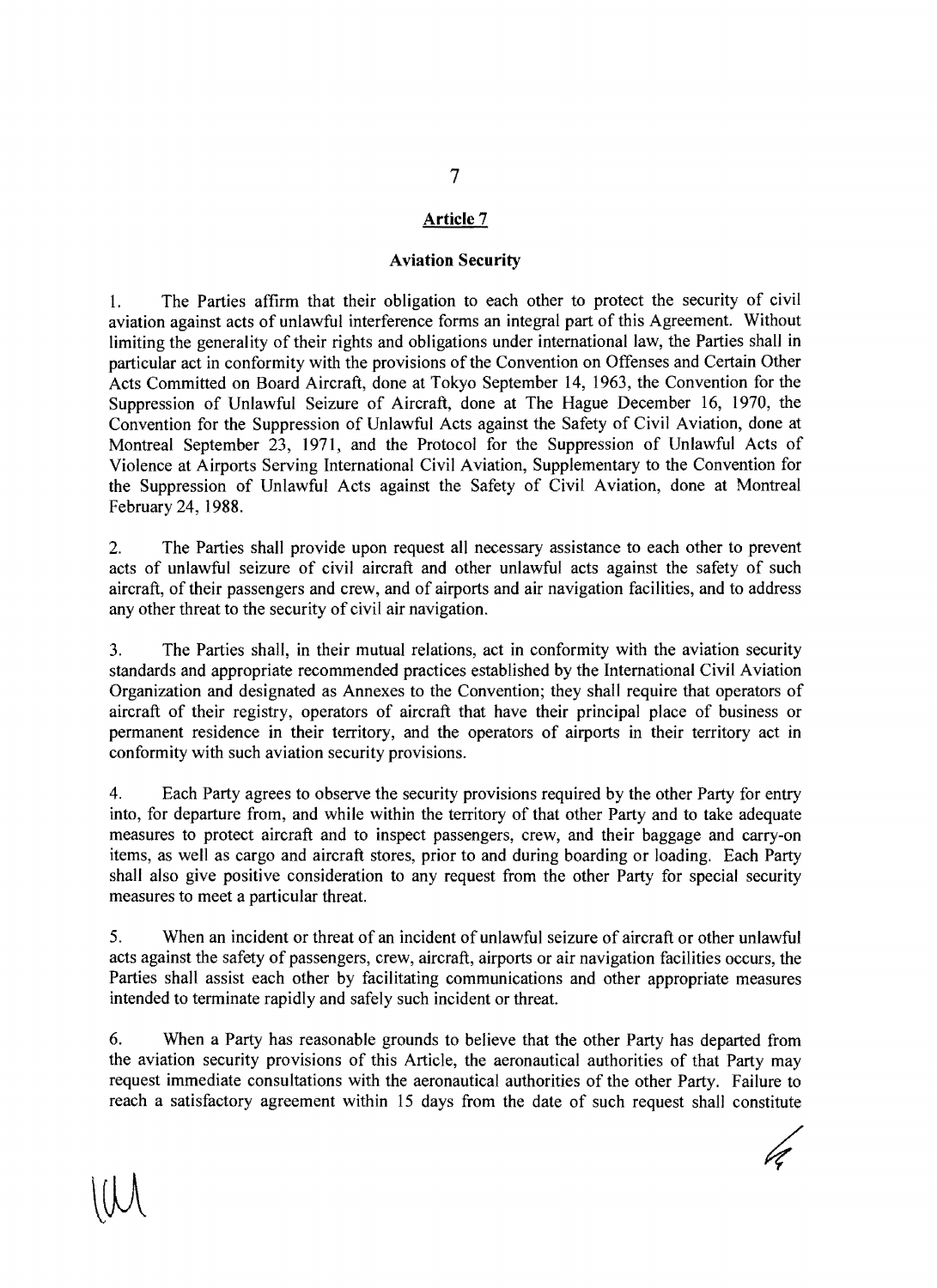grounds to withhold, revoke, suspend, limit, or impose conditions on the operating authorization and technical permissions of an airline or airlines of that Party. When required by an emergency, a Party may take interim action prior to the expiry of 15 days.

## **Article 8**

## **Commercial Opportunities**

1. The airlines of each Party shall have the right to establish offices in the territory of the other Party for the promotion and sale of air transportation.

2. The airlines of each Party shall be entitled, in accordance with the laws and regulations of the other Party relating to entry, residence, and employment, to bring in and maintain in the territory of the other Party managerial, sales, technical, operational, and other specialist staff required for the provision of air transportation.

3. Each airline shall have the right to perform its own ground-handling in the territory of the other Party ("self-handling") or, at the airline's option, select among competing agents for such services in whole or in part. The rights shall be subject only to physical constraints resulting from considerations of airport safety. Where such considerations preclude self-handling, ground services shall be available on an equal basis to all airlines; charges shall be based on the costs of services provided; and such services shall be comparable to the kind and quality of services as if self-handling were possible.

4. An airline of a Party may engage in the sale of air transportation in the territory of the other Party directly and, at the airline's discretion, through its agents, except as may be specifically provided by the charter regulations of the country in which the charter originates that relate to the protection of passenger funds, and passenger cancellation and refund rights. Each airline shall have the right to sell such transportation, and any person shall be free to purchase such transportation, in the currency of that territory or in freely convertible currencies.

5. Each airline shall have the right to convert and remit to its country and, except where inconsistent with generally applicable law or regulation, any other country or countries of its choice, on demand, local revenues in excess of sums locally disbursed. Conversion and remittance shall be permitted promptly without restrictions or taxation in respect thereof at the rate of exchange applicable to current transactions and remittance on the date the carrier makes the initial application for remittance.

6. The airlines of each Party shall be permitted to pay for local expenses, including purchases of fuel, in the territory of the other Party in local currency. At their discretion, the airlines of each Party may pay for such expenses in the territory of the other Party in freely convertible currencies according to local currency regulation.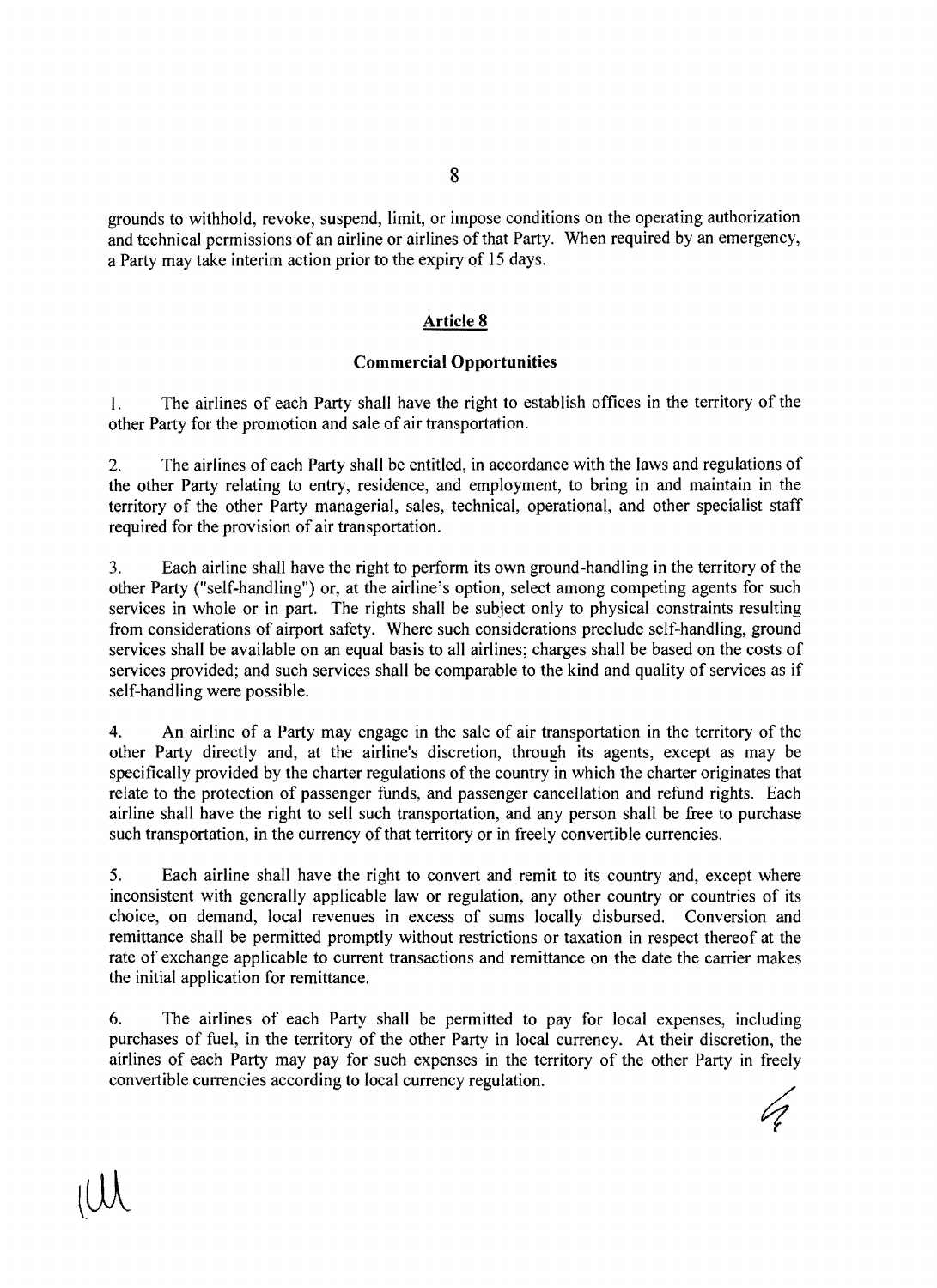7. In operating or holding out the authorized services under this Agreement, any airline of one Party may enter into cooperative marketing arrangements such as blocked-space, codesharing, or leasing arrangements, with:

- (a) an airline or airlines of either Party;
- (b) an airline or airlines of a third country; and
- (c) a surface transportation provider of any country;

provided that all participants in such arrangements (i) hold the appropriate authority and (ii) meet the requirements normally applied to such arrangements.

8. Airlines and indirect providers of cargo transportation of both Parties shall be permitted, without restriction, to employ in connection with international air transportation any surface transportation for cargo to or from any points in the territories of the Parties or in third countries, including to and from all airports with customs facilities and to transport cargo in bond under applicable laws and regulations. Such cargo, whether moving by surface or by air, shall have access to airport customs processing and facilities. Airlines may elect to perform their own surface transportation or to provide it through arrangements with other surface carriers, including surface transportation operated by other airlines and indirect providers of cargo air transportation. Such intermodal cargo services may be offered at a single, through price for the air and surface transportation combined, provided that shippers are not misled as to the facts concerning such transportation.

#### Article 9

#### Customs Duties and Charges

1. On arriving in the territory of one Party, aircraft operated in international air transportation by the airlines of the other Party, their regular equipment, ground equipment, fuel, lubricants, consumable technical supplies, spare parts (including engines), aircraft stores (including but not limited to such items of food, beverages and liquor, tobacco, and other products destined for sale to or use by passengers in limited quantities during flight), and other items intended for or used solely in connection with the operation or servicing of aircraft engaged in international air transportation shall be exempt, on the basis of reciprocity, from all import restrictions, property taxes and capital levies, customs duties, excise taxes, and similar fees and charges that are (a) imposed by the national authorities, and (b) not based on the cost of services provided, provided that such equipment and supplies remain on board the aircraft.

2. There shall also be exempt, on the basis of reciprocity, from the taxes, levies, duties, fees, and charges referred to in paragraph 1 of this Article, with the exception of charges based on the cost of the service provided:

\\\N

9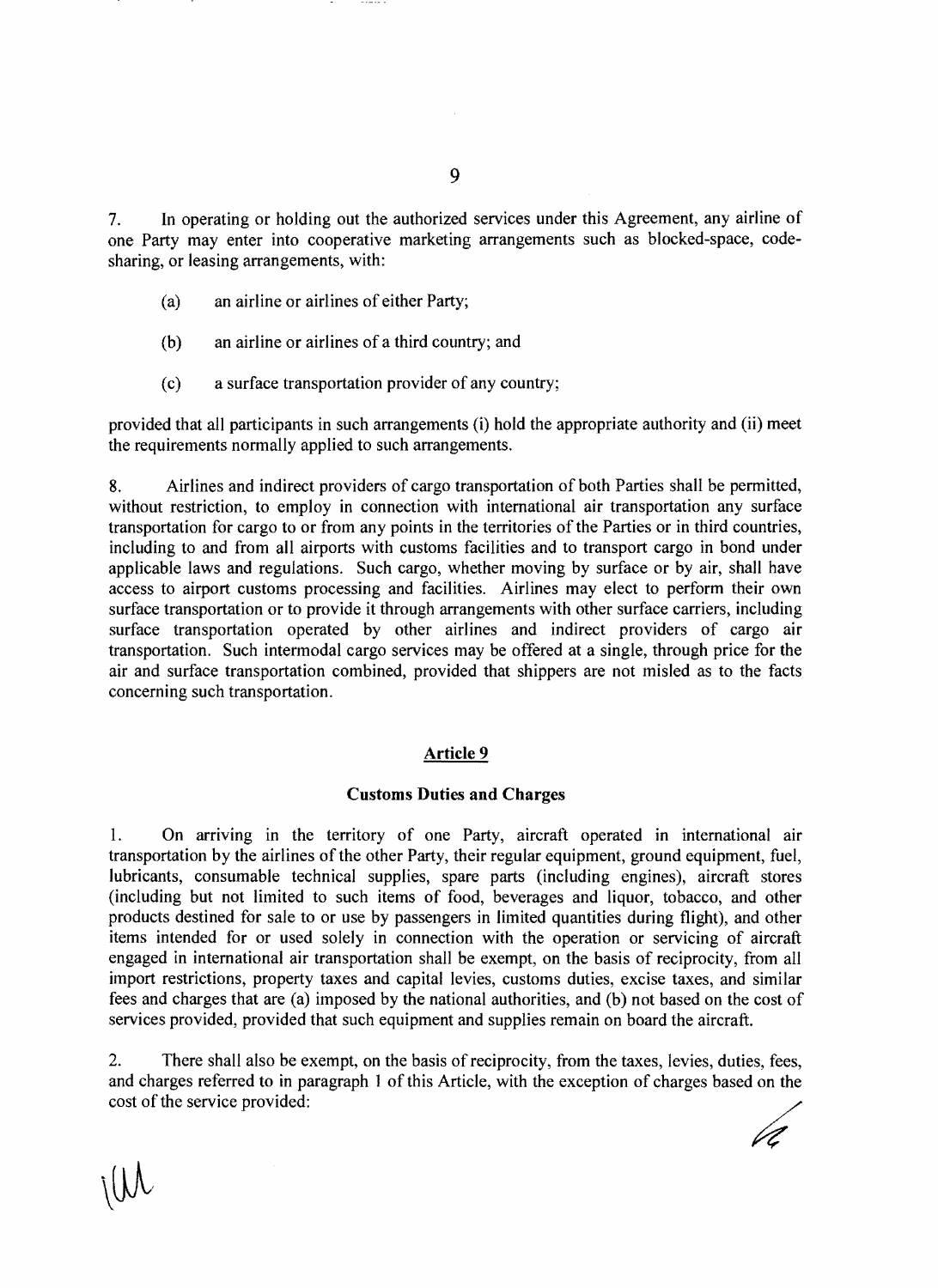(a) aircraft stores introduced into or supplied in the territory of a Party and taken on board, within reasonable limits, for use on outbound aircraft of an airline of the other Party engaged in international air transportation, even when these stores are to be used on a part of the journey performed over the territory of the Party in which they are taken on board;

(b) ground equipment and spare parts (including engines) introduced into the territory of a Party for the servicing, maintenance, or repair of aircraft of an airline of the other Party used in international air transportation;

(c) fuel, lubricants, and consumable technical supplies introduced into or supplied in the territory of a Party for use in an aircraft of an airline of the other Party engaged in international air transportation, even when these supplies are to be used on a part of the journey performed over the territory of the Party in which they are taken on board; and

(d) promotional and advertising materials introduced into or supplied in the territory of one Party and taken on board, within reasonable limits, for use on outbound aircraft of an airline of the other Party engaged in international air transportation, even when these materials are to be used on a part of the journey performed over the territory of the Party in which they are taken on board.

3. Equipment and supplies referred to in paragraphs 1 and 2 of this Article may be required to be kept under the supervision or control of the appropriate authorities.

4. The exemptions provided by this Article shall also be available where the airlines of one Party have contracted with another airline, which similarly enjoys such exemptions from the other Party, for the loan or transfer in the territory of the other Party of the items specified in paragraphs 1 and 2 of this Article.

## Article 10

#### User Charges

1. User charges that may be imposed by the competent charging authorities or bodies of each Party on the airlines of the other Party shall be just, reasonable, not unjustifiably discriminatory, and equitably apportioned among categories of users. In any event, any such user charges shall be assessed on the airlines of the other Party on terms not less favorable than the most favorable terms available to any other airline at the time the charges are assessed.

2. User charges imposed on the airlines of the other Party may reflect, but shall not exceed, the full cost to the competent charging authorities or bodies of providing the appropriate airport, airport environmental, air navigation, and aviation security facilities and services at the airport or

W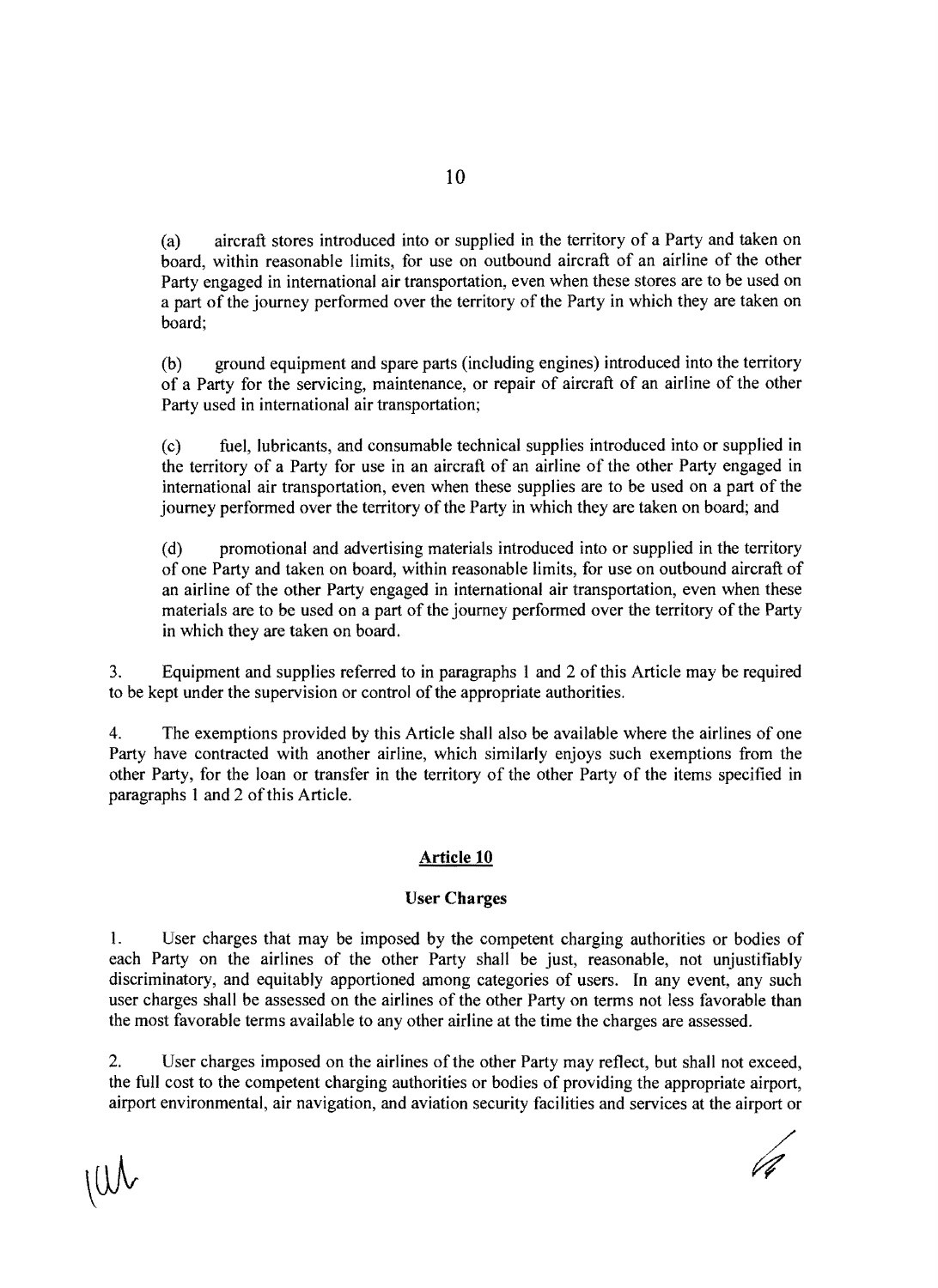within the airport system. Such charges may include a reasonable return on assets, after depreciation. Facilities and services for which charges are made shall be provided on an efficient and economic basis.

3. Each Party shall encourage consultations between the competent charging authorities or bodies in its territory and the airlines using the services and facilities, and shall encourage the competent charging authorities or bodies and the airlines to exchange such information as may be necessary to permit an accurate review of the reasonableness of the charges in accordance with the principles of paragraphs 1 and 2 of this Article. Each Party shall encourage the competent charging authorities to provide users with reasonable notice of any proposal for changes in user charges to enable users to express their views before changes are made.

4. Neither Party shall be held, in dispute resolution procedures pursuant to Article 14, to be in breach of a provision of this Article, unless (a) it fails to undertake a review of the charge or practice that is the subject of complaint by the other Party within a reasonable amount of time; or (b) following such a review it fails to take all steps within its power to remedy any charge or practice that is inconsistent with this Article.

## **Article 11**

#### **Fair Competition**

1. Each Party shall allow a fair and equal opportunity for the airlines of both Parties to compete in providing the international air transportation governed by this Agreement.

2. Each Party shall allow each airline to determine the frequency and capacity of the international air transportation it offers based upon commercial considerations in the marketplace. Consistent with this right, neither Party shall unilaterally limit the volume of traffic, frequency, or regularity of service, or the aircraft type or types operated by the airlines of the other Party, except as may be required for customs, technical, operational, or environmental reasons under uniform conditions consistent with Article 15 ofthe Convention.

3. Neither Party shall impose on the other Party's airlines a first-refusal requirement, uplift ratio, no-objection fee, or any other requirement with respect to capacity, frequency, or traffic that would be inconsistent with the purposes of this Agreement.

4. Neither Party shall require the filing of schedules, programs for charter flights, or operational plans by airlines of the other Party for approval, except as may be required on a nondiscriminatory basis to enforce the uniform conditions foreseen by paragraph 2 of this Article or as may be specifically authorized in this Agreement. If a Party requires filings for information purposes, it shall minimize the administrative burdens of filing requirements and procedures on air transportation intermediaries and on airlines of the other Party.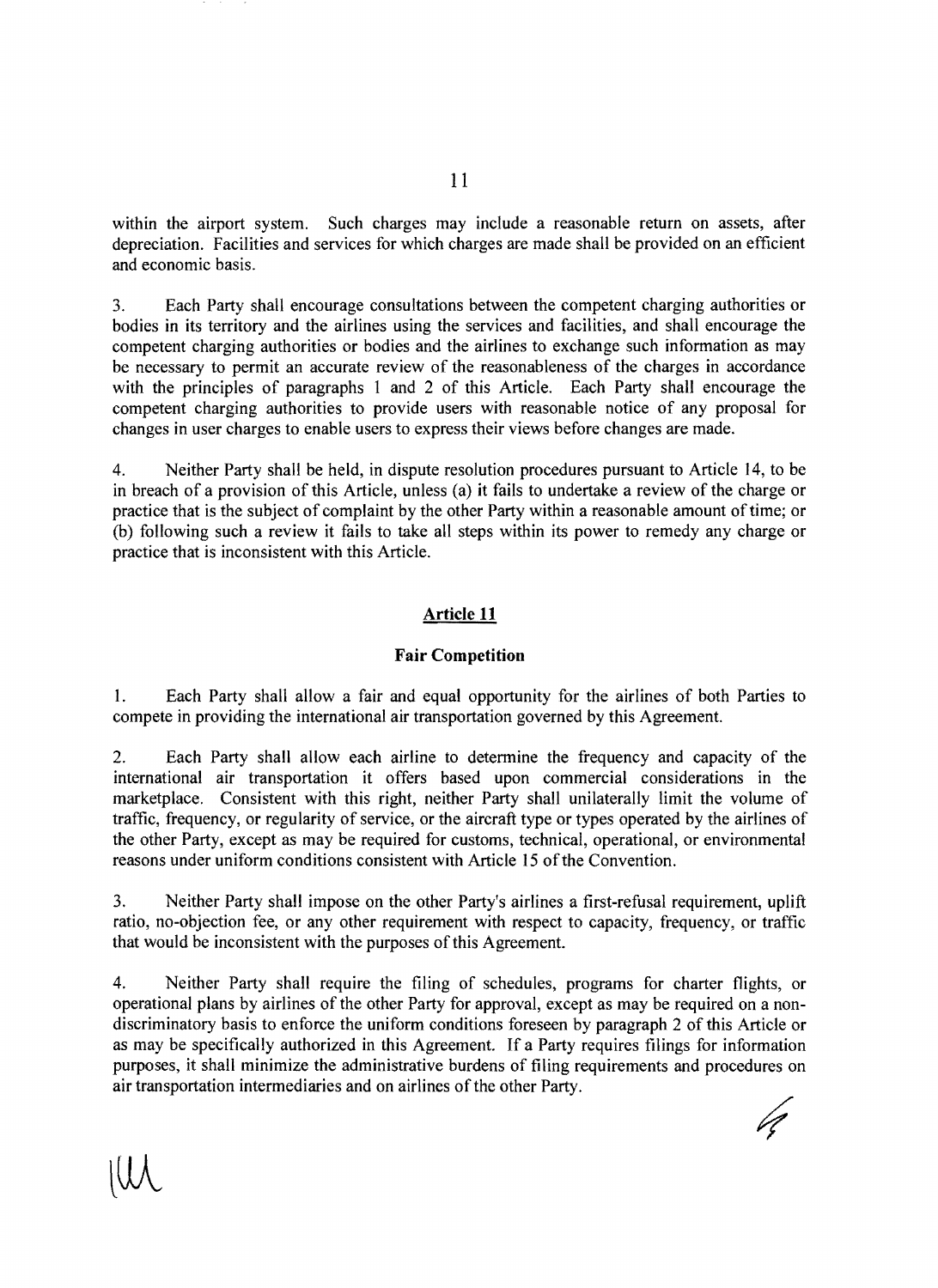## **Pricing**

1. Each Party shall allow prices for air transportation to be established by airlines of both Parties based upon commercial considerations in the marketplace. Intervention by the Parties shall be limited to:

(a) prevention of unreasonably discriminatory prices or practices;

(b) protection of consumers from prices that are unreasonably high or restrictive due to the abuse of a dominant position; and

(c) protection of airlines from prices that are artificially low due to direct or indirect governmental subsidy or support.

2. Either Party may require notification to or filing with its aeronautical authorities of prices to be charged to or from its territory by airlines of the other Party. Such notification of filing by the airlines may be required to be made not later than the initial offering of a price, regardless of the form, electronic or other, in which the price is offered.

3. Neither Party shall take unilateral action to prevent the inauguration or continuation of a price proposed to be charged or charged by (i) an airline of either Party for international air transportation between the territories of the Parties, or (ii) an airline of one Party for international air transportation between the territory of the other Party and any other country, including in both cases transportation on an interline or intraline basis. If either Party believes that any such price is inconsistent with the considerations set forth in paragraph 1 of this Article, it shall request consultations and notify the other Party of the reasons for its dissatisfaction as soon as possible. These consultations shall be held not later than 30 days after receipt of the request, and the Parties shall cooperate in securing information necessary for reasoned resolution of the issue. If the Parties reach agreement with respect to a price for which a notice of dissatisfaction has been given, each Party shall use its best efforts to put that agreement into effect. Without such mutual agreement, the price shall go into effect or continue in effect.

# **Article 13**

## **Consultations**

Either Party may, at any time, request consultations relating to this Agreement. Such consultations shall begin at the earliest possible date, but not later than 60 days from the date the other Party receives the request unless otherwise agreed.

Ű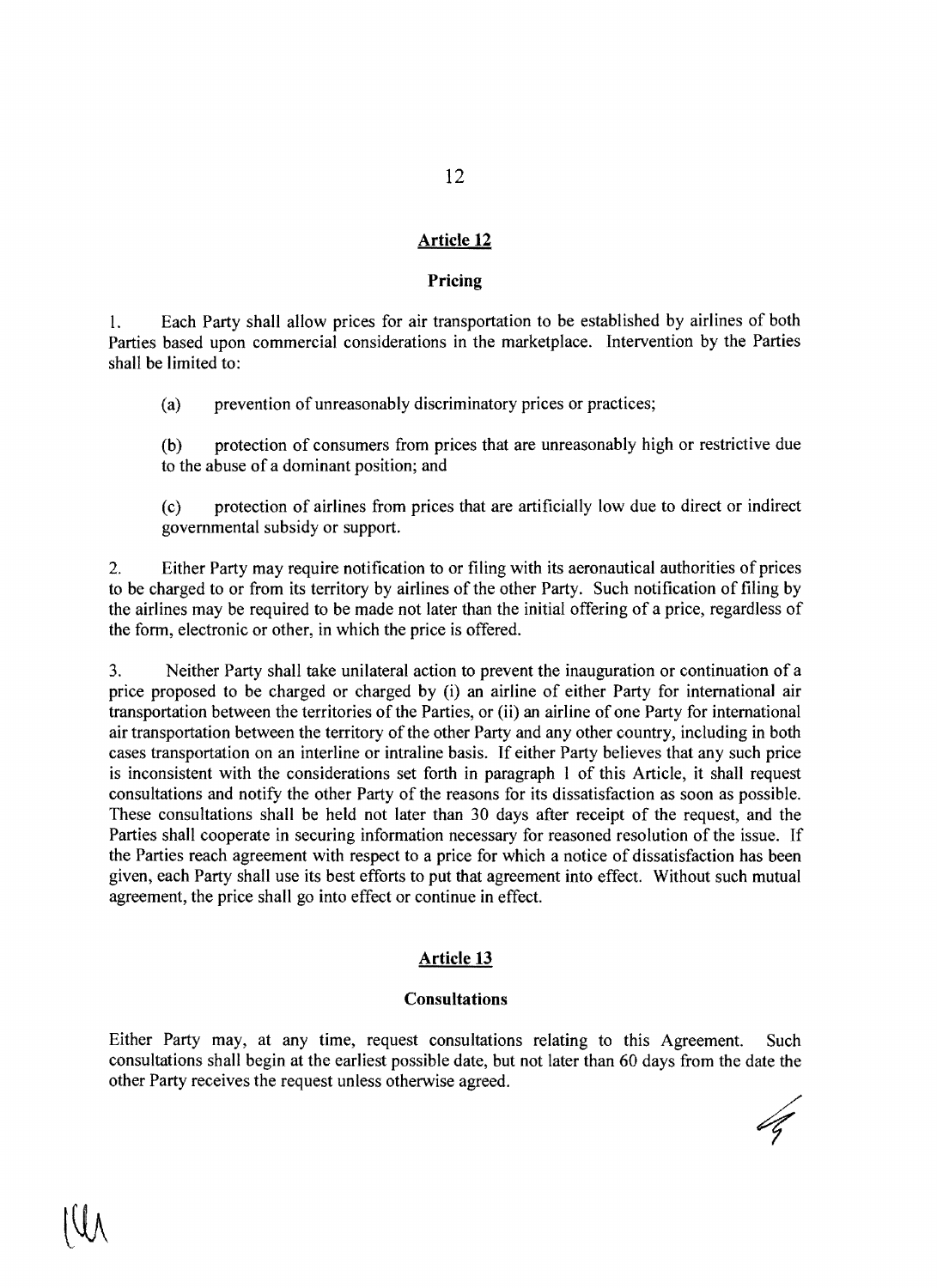#### **Settlement of Disputes**

1. Any dispute arising under this Agreement, except those that may arise under Article 12 (Pricing), that is not resolved within 30 days of the date established for consultations pursuant to a request for consultations under Article 13 may be referred, by agreement of the Parties, for decision to some person or body. If the Parties do not so agree, either Party may give written notice to the other Party through diplomatic channels that it is requesting that the dispute be submitted to arbitration.

2. Arbitration shall be by a tribunal of three arbitrators to be constituted as follows:

(a) Within 30 days after the receipt of a request for arbitration, each Party shall name one arbitrator. Within 60 days after these two arbitrators have been named, they shall by agreement appoint a third arbitrator, who shall act as President of the arbitral tribunal;

(b) If either Party fails to name an arbitrator, or if the third arbitrator is not appointed, in accordance with subparagraph (a) of this paragraph, either Party may request the President of the Council of the International Civil Aviation Organization to appoint the necessary arbitrator or arbitrators within 30 days. If the President of the Council is of the same nationality as one of the Parties, the most senior Vice President who is not disqualified on that ground shall make the appointment.

3. The arbitral tribunal shall be entitled to decide the extent of its jurisdiction under this Agreement and, except as otherwise agreed, shall establish its own procedural rules. The tribunal, once formed, may at the request of either Party recommend interim relief measures pending its final determination. If either of the Parties requests it or the tribunal deems it appropriate, a conference to determine the precise issues to be arbitrated and the specific procedures to be followed shall be held not later than 15 days after the tribunal is fully constituted.

4. Except as otherwise agreed or as directed by the tribunal, the statement of claim shall be submitted within 45 days of the time the tribunal is fully constituted, and the statement of defense shall be submitted 60 days thereafter. Any reply by the claimant shall be submitted within 30 days of the submission of the statement of defense. Any reply by the respondent shall be submitted within 30 days thereafter. If either Party requests it or the tribunal deems it appropriate, the tribunal shall hold a hearing within 45 days after the last pleading is due.

5. The tribunal shall attempt to render a written decision within 30 days after completion of the hearing or, if no hearing is held, after the last pleading is submitted. The decision of the majority of the tribunal shall prevail.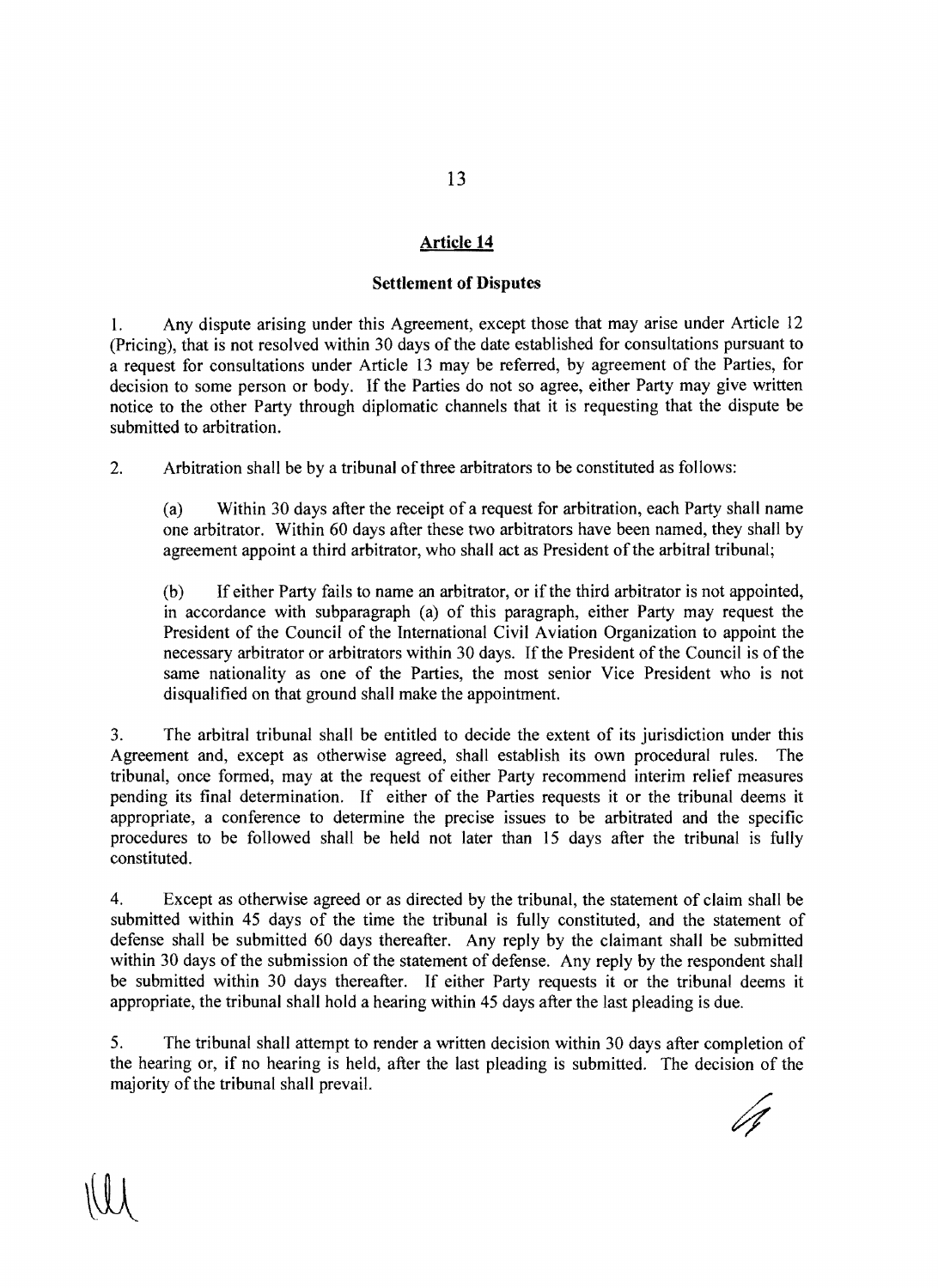6. The Parties may submit requests for interpretation of the decision within 15 days after it is rendered and any interpretation given shall be issued within 15 days of such request.

7. Each Party shall, to the degree consistent with its national law, give full effect to any decision or award of the arbitral tribunal.

8. The expenses of the arbitral tribunal, including the fees and expenses of the arbitrators, shall be shared equally by the Parties. Any expenses incurred by the President of the Council of the International Civil Aviation Organization in connection with the procedures of paragraph 2(b) of this Article shall be considered to be part of the expenses of the arbitral tribunal.

## Article 15

#### **Amendments**

1. This Agreement may be amended, in writing, by the Parties at any time.

2. If, after entry into force of this Agreement, both Parties become party to a multilateral agreement that addresses matters covered by this Agreement, they shall consult to determine whether, and to what extent, this Agreement should be amended.

3. Amendments to this Agreement shall enter into force when confirmed by an exchange of diplomatic notes.

#### Article 16

#### **Termination**

Either Party may, at any time, give notice in writing to the other Party of its decision to terminate this Agreement. Such notice shall be sent simultaneously to the International Civil Aviation Organization. This Agreement shall terminate at midnight (at the place of receipt of the notice to the other Party) at the end of the International Air Transport Association (IA TA) traffic season in effect one year following the date of written notification of termination, unless the notice is withdrawn by agreement of the Parties before the end of this period.

#### Article 17

# Registration with ICAO

This Agreement and all amendments thereto shall be registered with the International Civil A viation Organization.